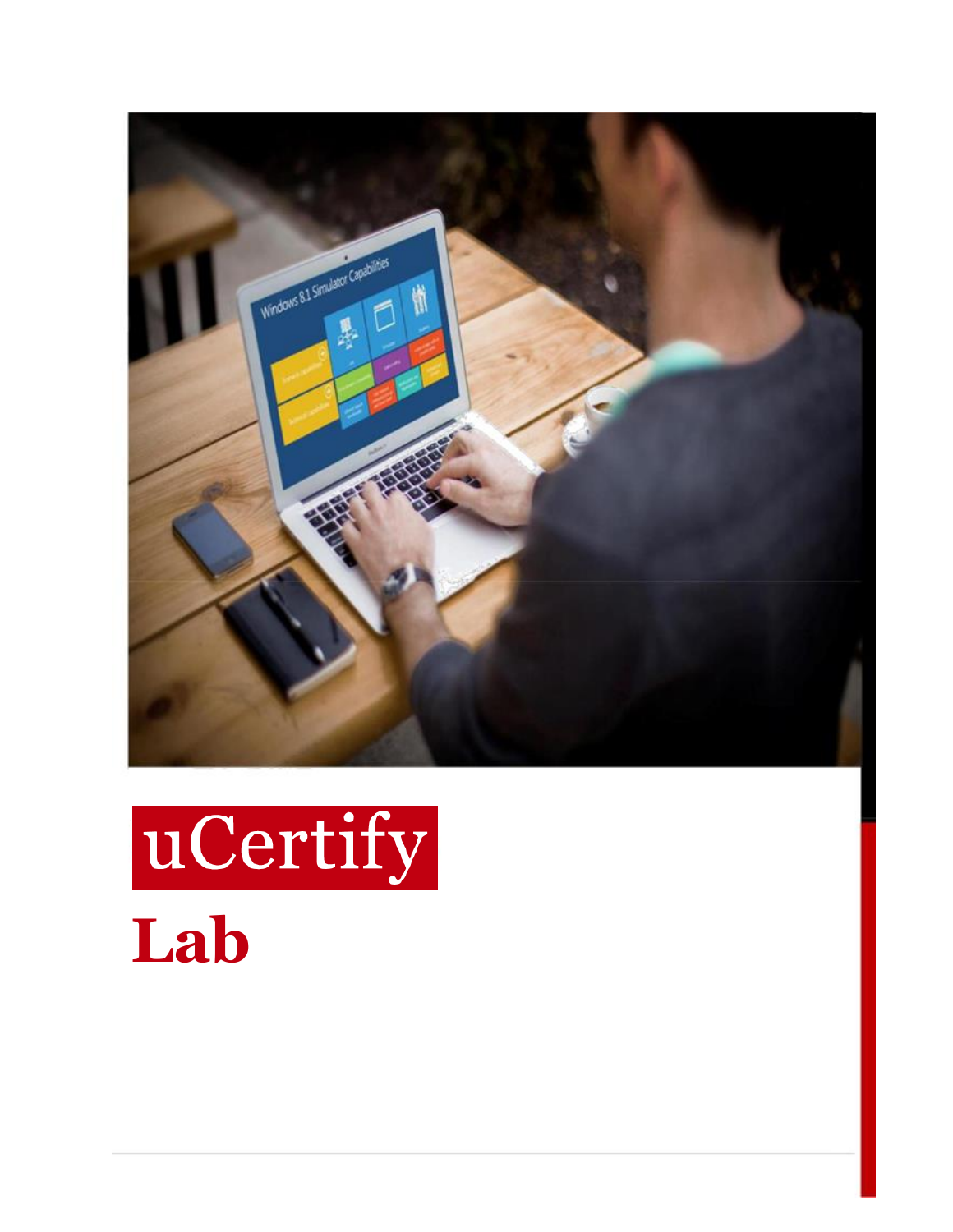## **Contents**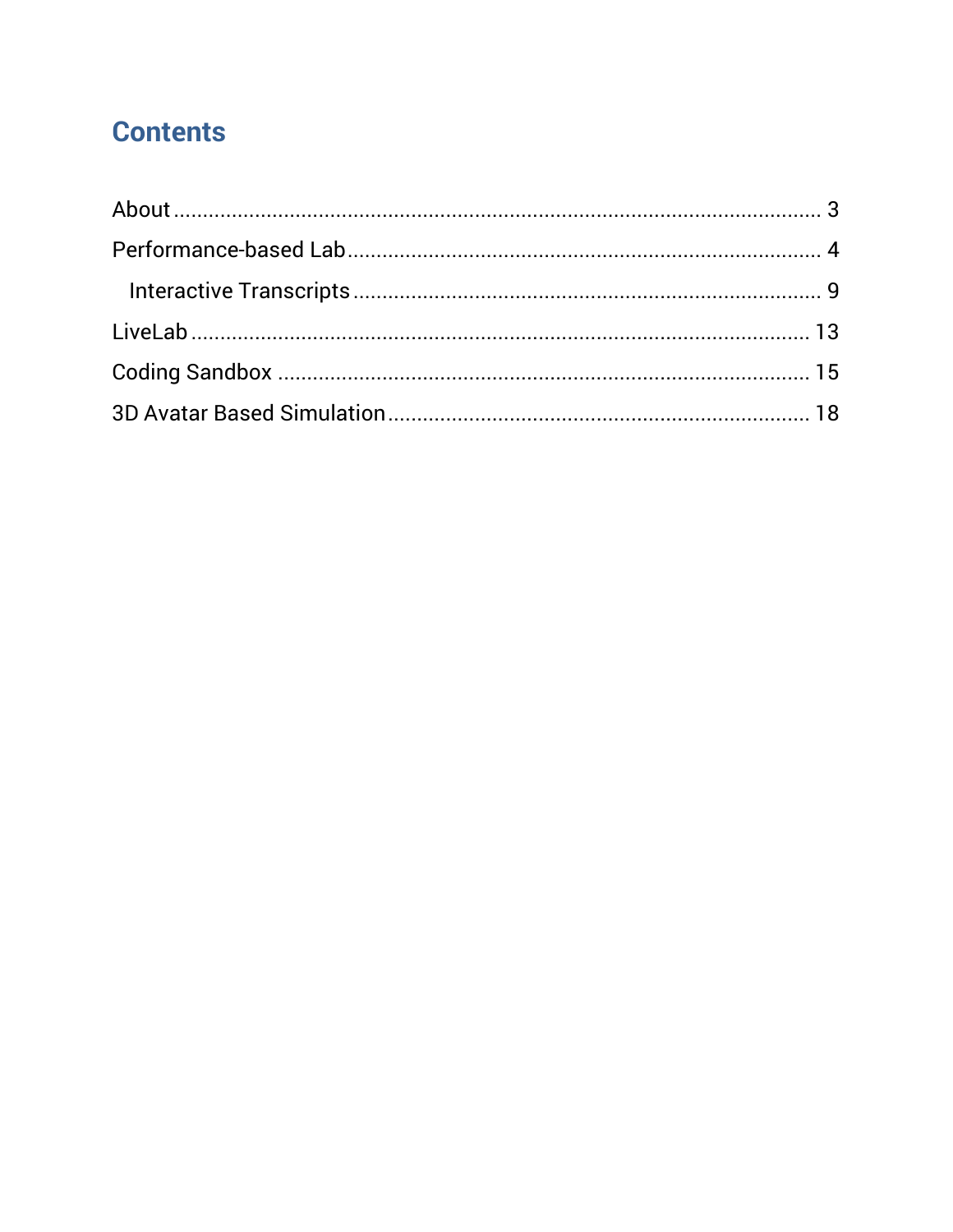# <span id="page-2-0"></span>**About**

uCertify Lab provide "hands-on learning" by simulating real-world, 3D, hardware, software, computer programming & command line interface environments. uCertify Lab offers following four types of simulations:

- Software Simulation
- LiveLab
- Coding Sandbox
- $-3D$  Lab

These Lab can be mapped to any course, textbook and training material, therefore adding value and "hands-on" component to virtually any training.

uCertify Lab provides virtual and live environments where students learn by doing. They are an inexpensive and safe way to explore and learn. uCertify Lab encourage exploration and experimentation in a risk-free environment resulting in a better learning for students. You can get hands-on learning for any subject by providing virtual or simulated environments for:

- Hardware
- Software
- Operating Systems
- Command Line Interfaces
- Over 30 programming languages
- Abstract concepts (over 30 interactive items)
- Real world objects and characters

There are explanations and remediations available with each activity along with the videos remediation. It is accessible and ADA (The Americans with Disabilities Act) compliant that results in better outcomes for learners of special needs.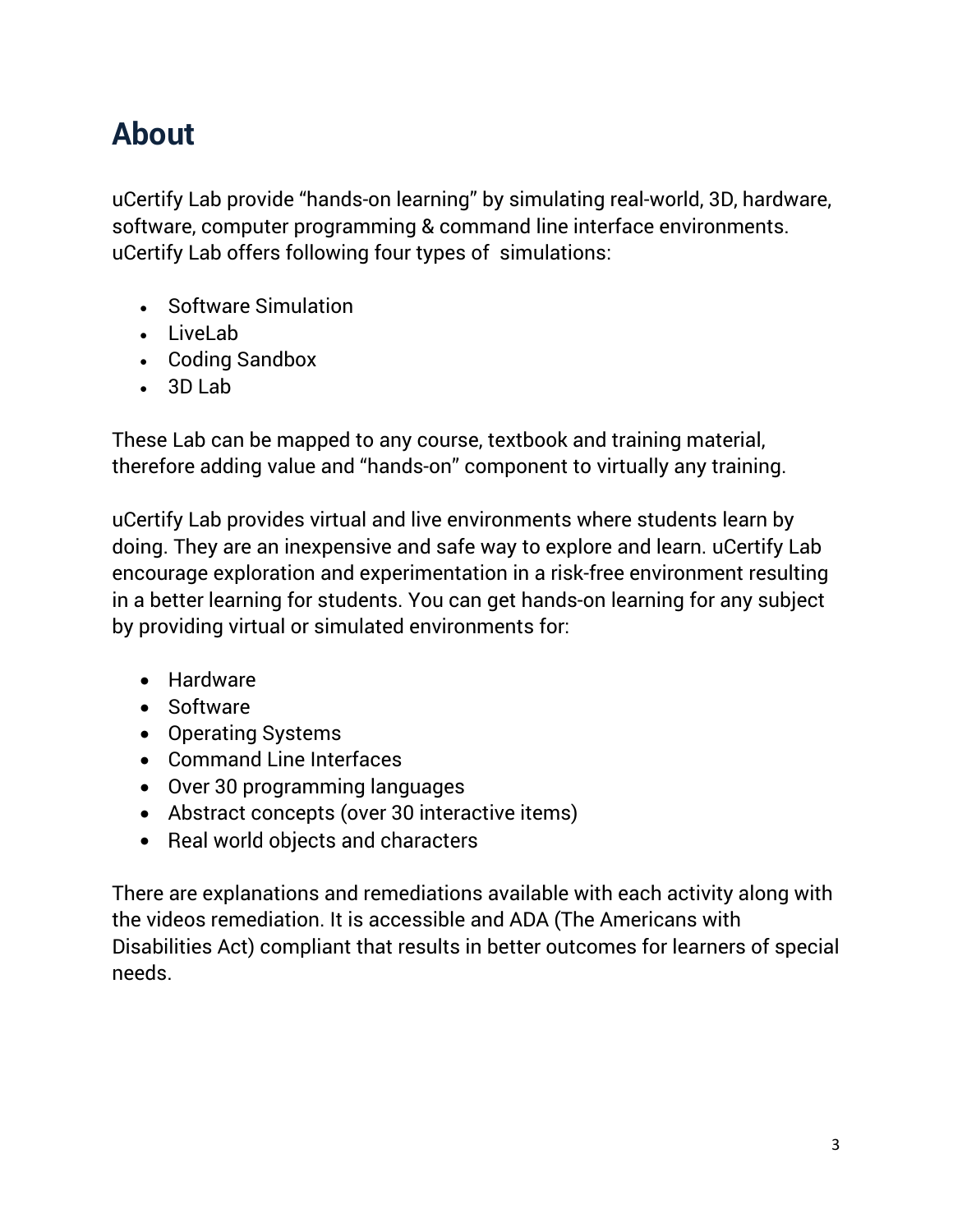# <span id="page-3-0"></span>**Software Simulation**

uCertify Software Simulation can be used for self-paced, guided, and instructorled training within academy or industry. Educators can map software simulation to a textbook and augment their existing credit courses. Educators can also customize Lab to accommodate diverse audiences and education missions. Training delivered through uCertify Lab is designed to engage students through interactivity and instantaneous feedback. Students are presented with a learning path that is continuously optimized based on their performance. uCertify Lab is cloud-based, device-enabled and can be easily integrated with a Learning Management System.

To attempt software simulation, click the **Performance-based Lab** tab on the dashboard or select the **Performance-based Lab** option from the **Course Navigation** menu.

| UCertify :: CompTIA Network+ Deluxe Study Guide Third Edition (Cour                                                                          |                                                                                                                                             | <b>Hello Student</b><br>My Library -                                                                                                                                                                                                 | Feedback &<br>Support - |
|----------------------------------------------------------------------------------------------------------------------------------------------|---------------------------------------------------------------------------------------------------------------------------------------------|--------------------------------------------------------------------------------------------------------------------------------------------------------------------------------------------------------------------------------------|-------------------------|
| Pre-Assessment<br>identify areas for improvement with this 95 question assessment before you.                                                |                                                                                                                                             | d <sup>0</sup> Link with Instructor                                                                                                                                                                                                  |                         |
| begin the course.<br>Chapters & Lessons<br>Study lessons, complete labs, watch videos and work through flashcards.<br>exercises and quizzes. | Start<br>12-May-17                                                                                                                          | Day 332<br>2%                                                                                                                                                                                                                        | Target<br>08-Nov-17     |
| <b>Practice Tests</b><br>Prepare for your exam in this 360 question simulated test environment.                                              |                                                                                                                                             | Based on your activity to date, your readiness score is<br>2%. If you continue at this pace, you will need 542.<br>months, 1 week, 1 day, to achieve a readiness score of<br>100%. Your current estimated completion date is 16-Jun- |                         |
| Performance-based Lab<br>aam the real world skills using performance-based lab.                                                              |                                                                                                                                             | 63.<br>Open Study Planner                                                                                                                                                                                                            |                         |
| Post Assessment<br>Gauge your understanding & readiness.                                                                                     |                                                                                                                                             | Certificate of Completion                                                                                                                                                                                                            |                         |
| Graded Assessment<br>Prove your mastery of each topic by completing the graded assessment.                                                   | When you achieve a readiness score of 90% or better.<br>you are eligible to receive your certificate of course<br>completion from uCertify. |                                                                                                                                                                                                                                      |                         |
|                                                                                                                                              |                                                                                                                                             | <b>Test History &amp; Performance Analytics</b>                                                                                                                                                                                      |                         |
|                                                                                                                                              |                                                                                                                                             | These reports will allow you to gauge your progress.<br>identify the areas you have mastered and help you focus<br>on areas which need improvement.                                                                                  |                         |

**Figure 1.1: Course Dashboard with Performance-based Lab**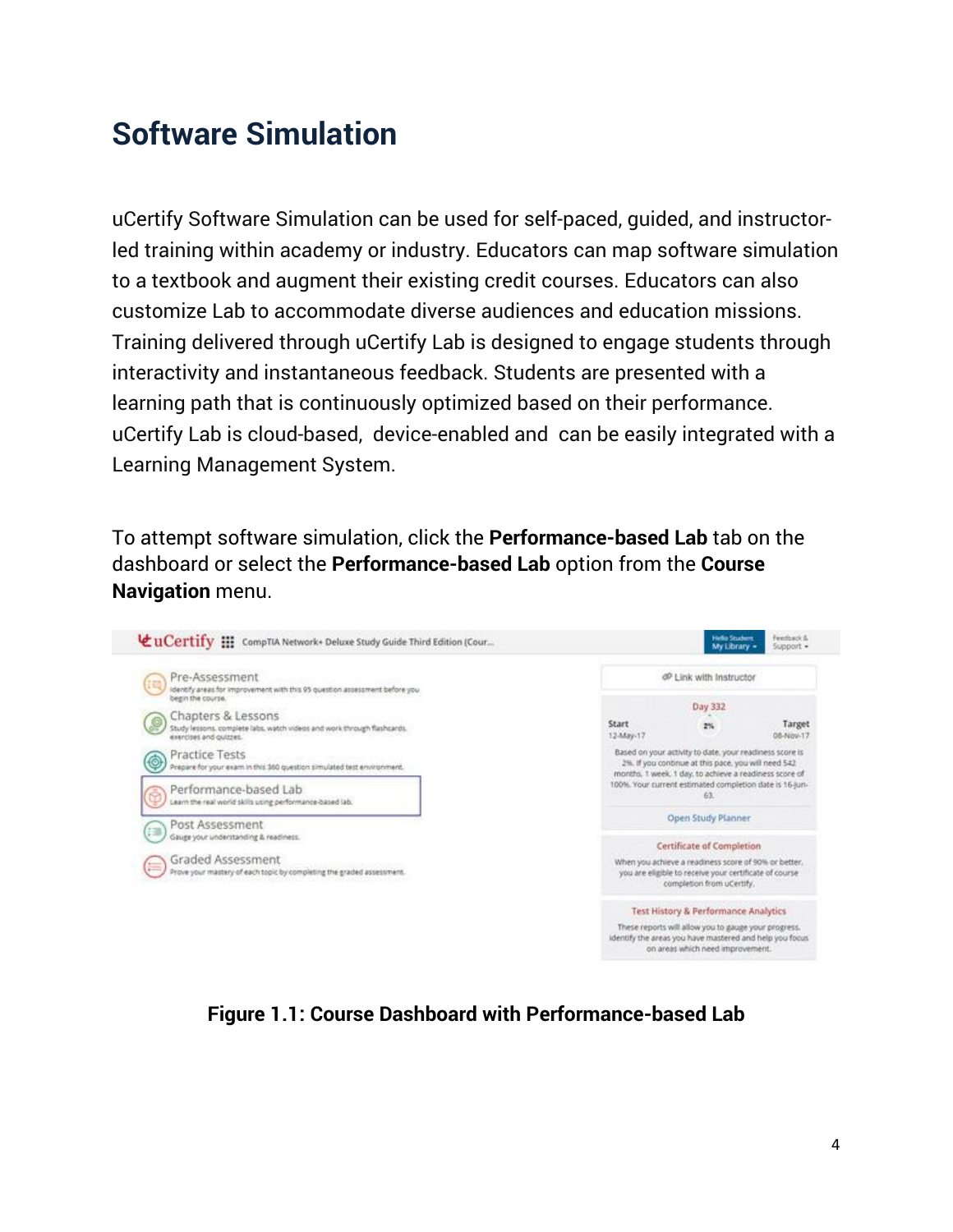| Here are the shortcuts and their description for software simulation: |  |
|-----------------------------------------------------------------------|--|
|                                                                       |  |

| <b>Shortcuts</b>                      | <b>Description</b>                    |
|---------------------------------------|---------------------------------------|
| R                                     | To navigate to the item list          |
| $Alt+T$                               | To reset the Lab task                 |
| P                                     | To view the previous item or activity |
| N                                     | To view the next item or activity     |
| D                                     | To open the device tab                |
| X                                     | To open the exercise tab              |
| V                                     | To open the evidence tab              |
| A                                     | To open the answer tab                |
| Up & Down arrow keys                  | To select the devices in the Lab task |
| Tab+Enter (After selecting<br>device) | To move the devices in the Lab task   |
| Alt+C                                 | To close the Lab task                 |
| Alt+H                                 | To open the help tab in the Lab task  |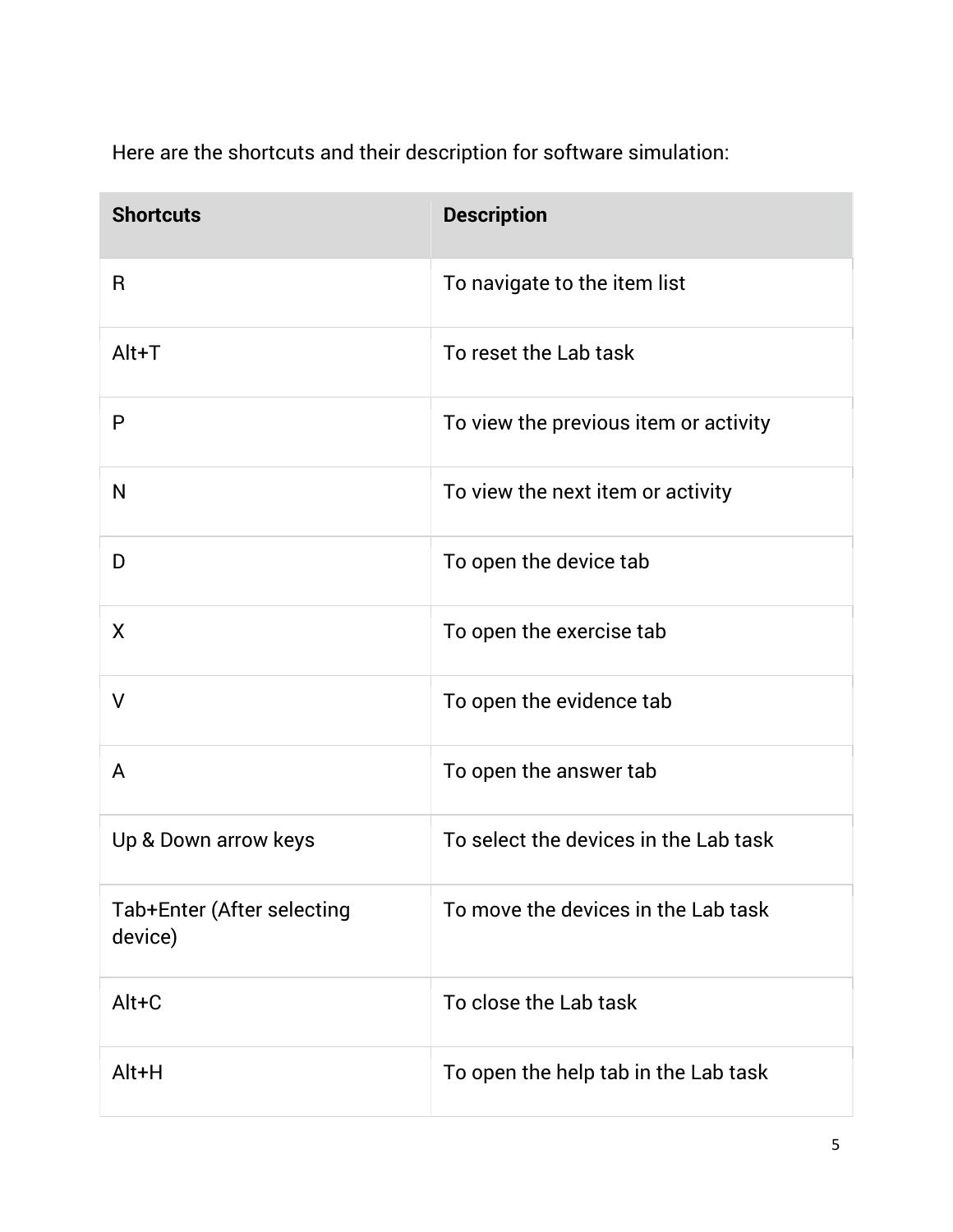| Alt+M             | To minimize/maximize the Lab task<br>window |
|-------------------|---------------------------------------------|
| $Alt + S$         | To restore the Lab task window              |
| $Alt+I$           | To print the Lab task activity              |
| $Alt+1$           | To open the Lab task tab in review mode     |
| $Alt+2$           | To open the explanation tab in review mode  |
| $Alt+3$           | To open the answer tab in review mode       |
| C                 | To mark the answer as correct               |
| ı                 | To mark the answer as incorrect             |
| Alt+V             | To open the video                           |
| <b>Space Bar</b>  | To pause/play the video                     |
| M                 | To mute/unmute the video                    |
| Up Arrow          | Increase the video volume                   |
| <b>Down Arrow</b> | To decrease the video volume                |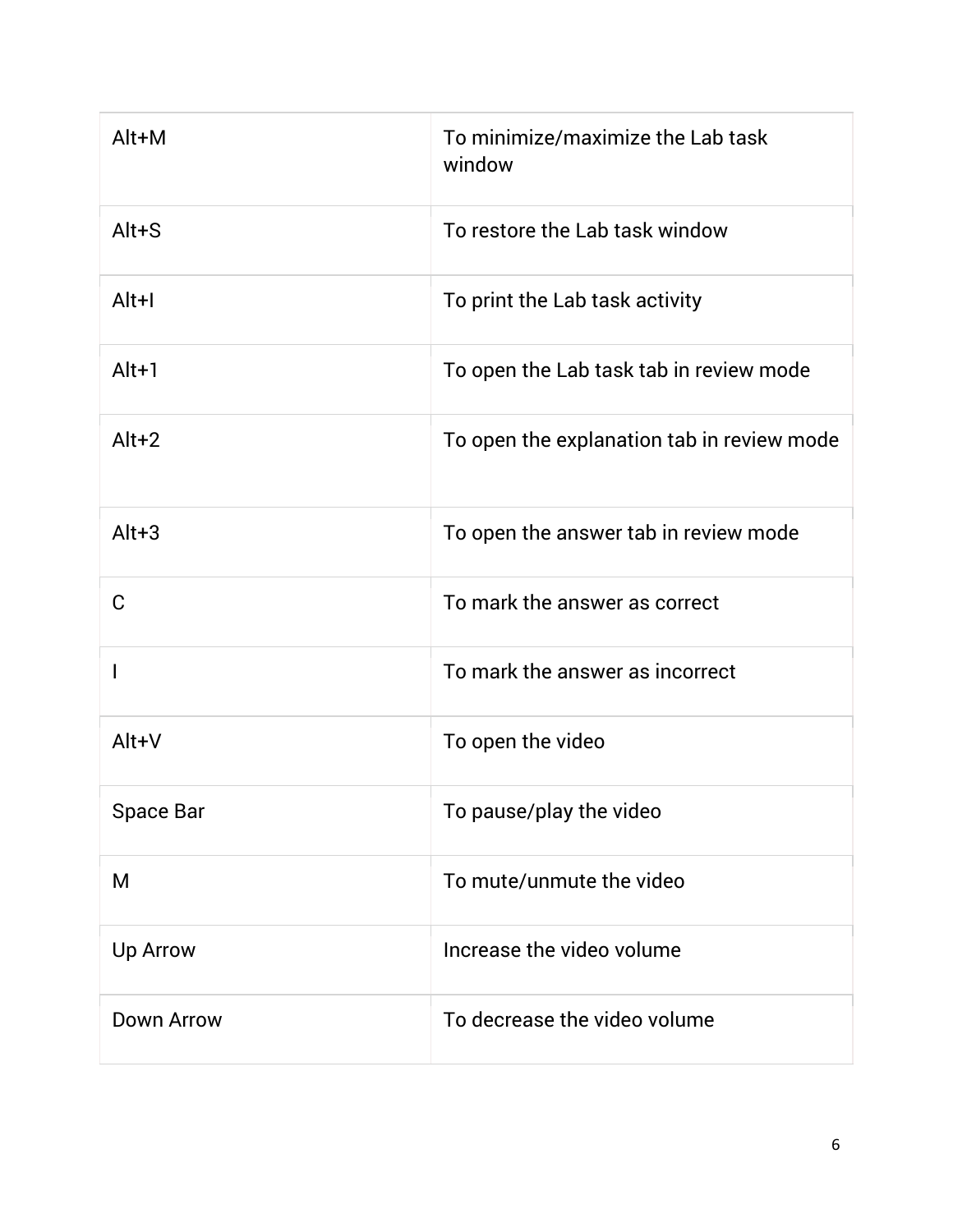| <b>Right Arrow</b> | To forward the video by five seconds   |
|--------------------|----------------------------------------|
| Left Arrow         | To move the video back by five seconds |

## **Table 1.1: Performance-based Lab Shortcuts**

Search a particular Lab using the Search box and filter the search results further using lesson, actions performed, and type of the Lab.



#### **Figure 1.2: Performance-based Lab Window with Options to Search the Desired Lab**

Click on the desired Lab item to perform it.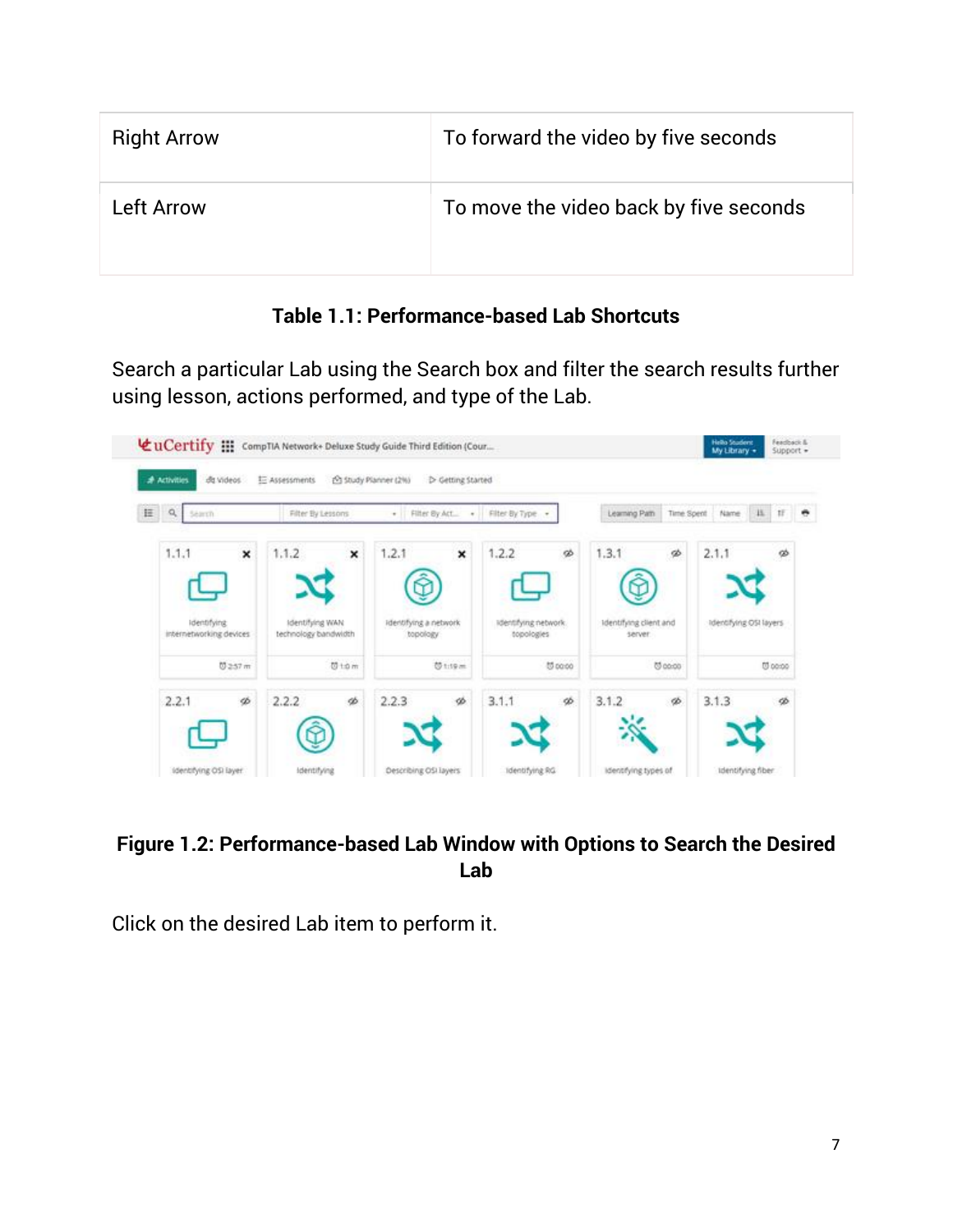

**Figure 1.3: Lab Activity**

Click on the expand-arrow button, on the task information modal box, to read the information about the task.



**Figure 1.4: Lab Activity Question with the Expand Arrow Button**

Read the required steps mentioned under the task objective to perform the task, or you can watch a video tutorial with voiceover and interactive transcripts by clicking the "Click here to watch the tutorial" link.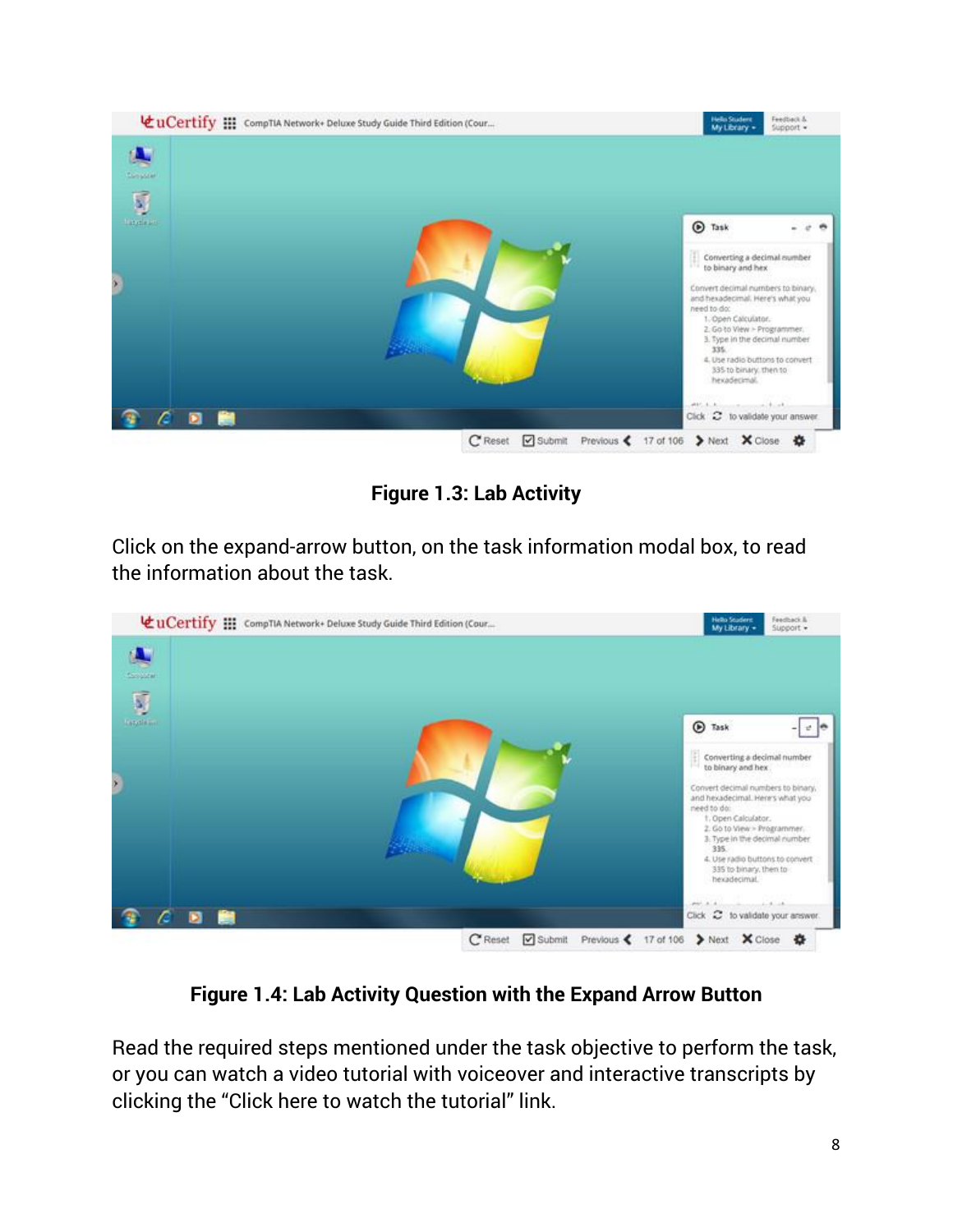

### **Figure 1.5: Lab Activity Question Window**

Video along with the voiceover will be played in the left pane and its transcript will be shown in the right pane.

## <span id="page-8-0"></span>**Interactive Transcripts**

In interactive transcripts, each word is clickable. You can clip a specific part of the video by clicking on a word or a portion of the text. Also, each step mentioned in the video will be highlighted in the transcripts as per the voiceover.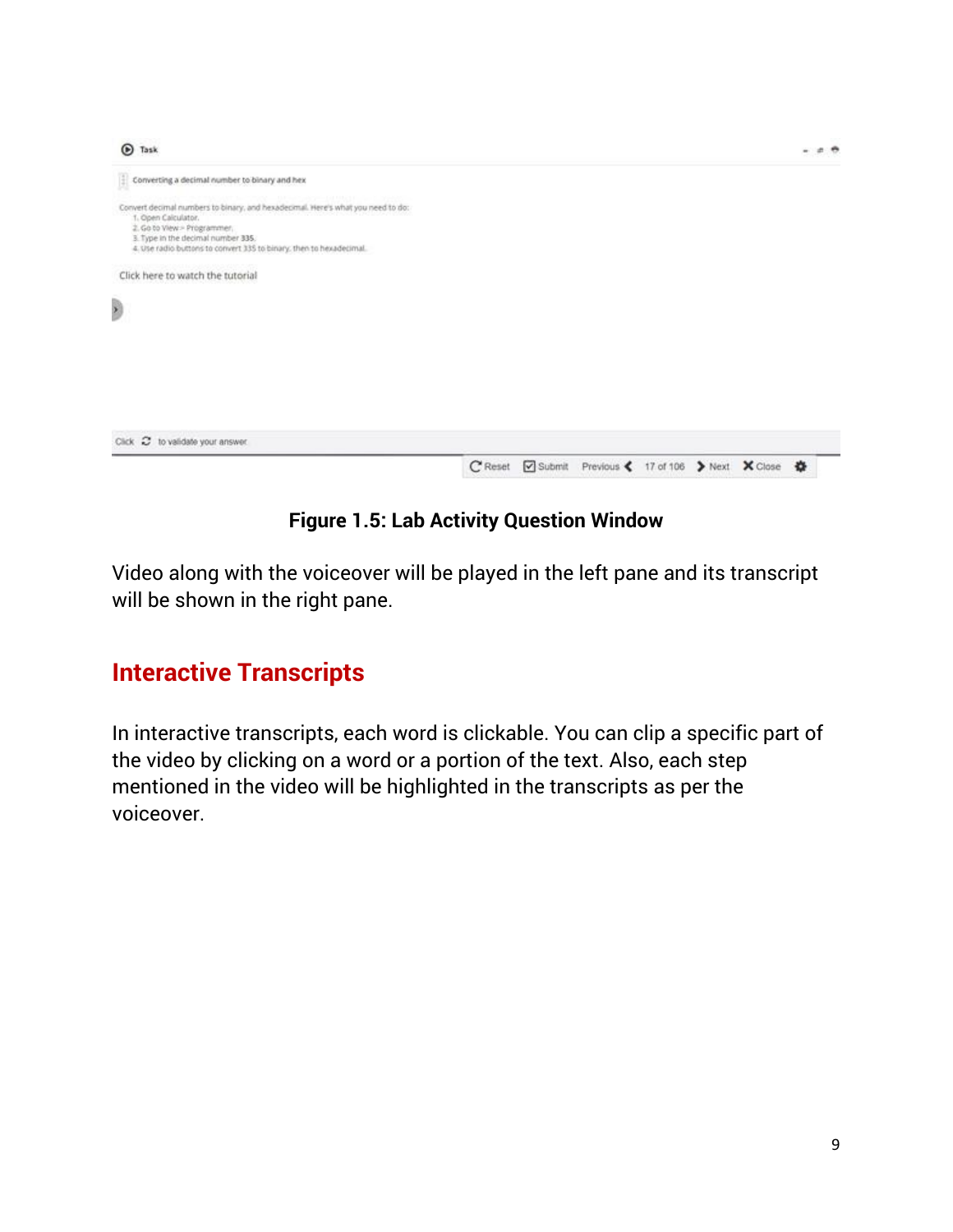

Go back

## **Figure 1.6: Lab Video with Interactive Transcript**

After watching the steps required to perform the task, click the **Go back** button.



**Figure 1.7: Lab Video Page with the Go Back Button**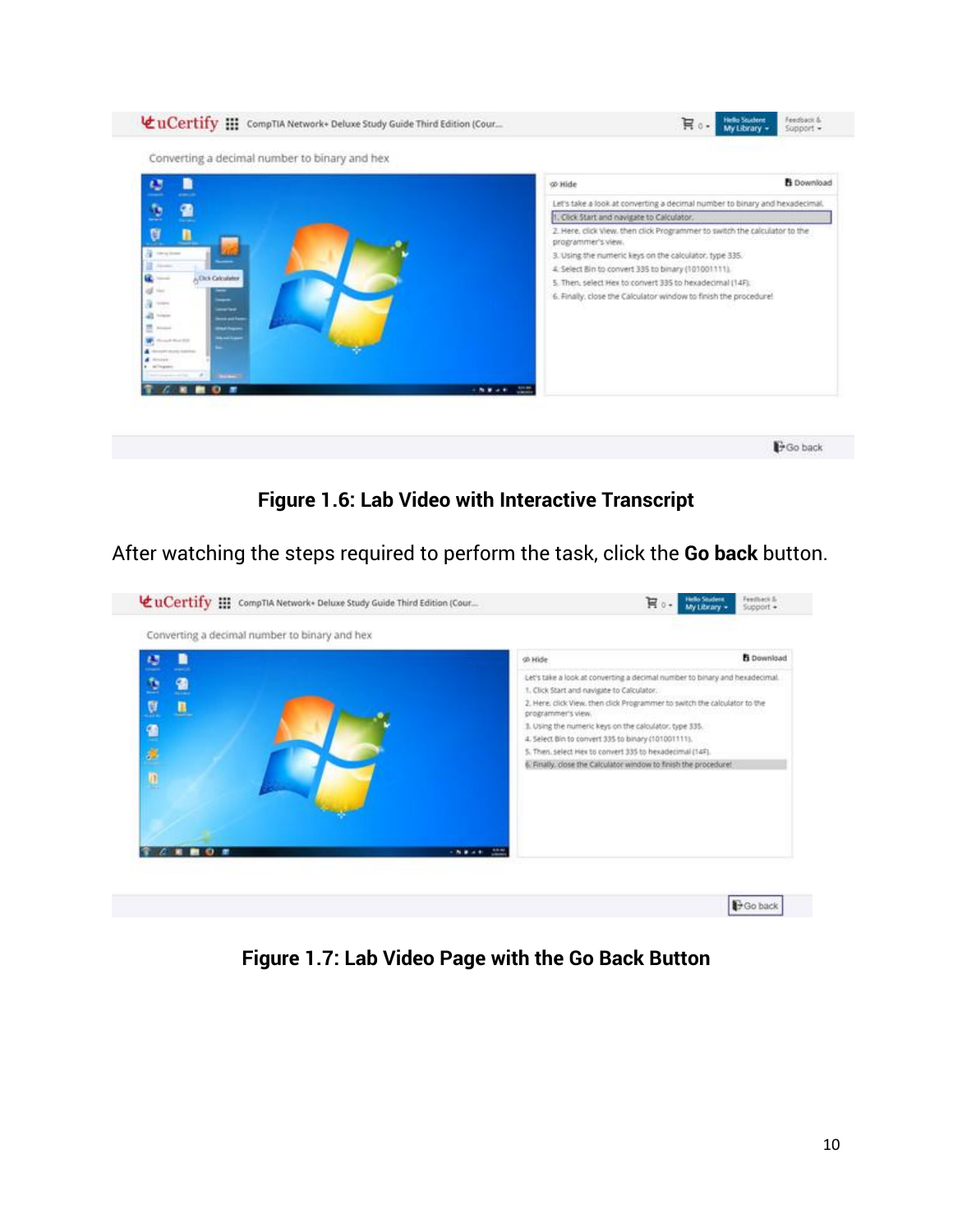

**Figure 1.8: Submit Lab Task**

The explanation lines will appear in red and green colors with the show-steps option. The green color refers to correct steps, red color refers to missed or/and incorrect steps, and show-steps provide the process to attempt the task.

| Your answer is Cincorrect                                                                                                                                                                                                                                                                                                                                           |                    |                                       |
|---------------------------------------------------------------------------------------------------------------------------------------------------------------------------------------------------------------------------------------------------------------------------------------------------------------------------------------------------------------------|--------------------|---------------------------------------|
| <b>D</b> Explanation<br>Answer.<br>Task                                                                                                                                                                                                                                                                                                                             |                    |                                       |
| Here's how to convert a decimal number to binary and hexadecimal:<br>✔ 1. Open Calculator, show steps.                                                                                                                                                                                                                                                              |                    |                                       |
| Here are two ways to open calculator:<br>1. Click Start - Calculator.<br>2. Click Start - All programs - Accessories - Calculator.                                                                                                                                                                                                                                  |                    |                                       |
| X 2. Go to the programmer view and convert 335 to binary, then to hexadecimal, show steps<br>* Click View - Programmer to switch the calculator to programmer's view.<br># Using the numeric keys on the calculator, type 335."<br># Select Bin to convert 335 to binary (101001111).<br>Select Mex to convert 335 to hexadecimal (14F).<br>* Close the Calculator. |                    |                                       |
|                                                                                                                                                                                                                                                                                                                                                                     | Video transcript   | <b>B</b> Download                     |
| $\frac{1}{2}$ uCertify<br>C to attempt this task again.<br>Click                                                                                                                                                                                                                                                                                                    |                    |                                       |
|                                                                                                                                                                                                                                                                                                                                                                     | $\mathbb{C}$ Retry | Previous ◀ 17 of 106 ▶ Next X Close 春 |

### **Figure 1.9: Explanation Tab With Correct and Incorrect Answers and Method to Perform the Lab**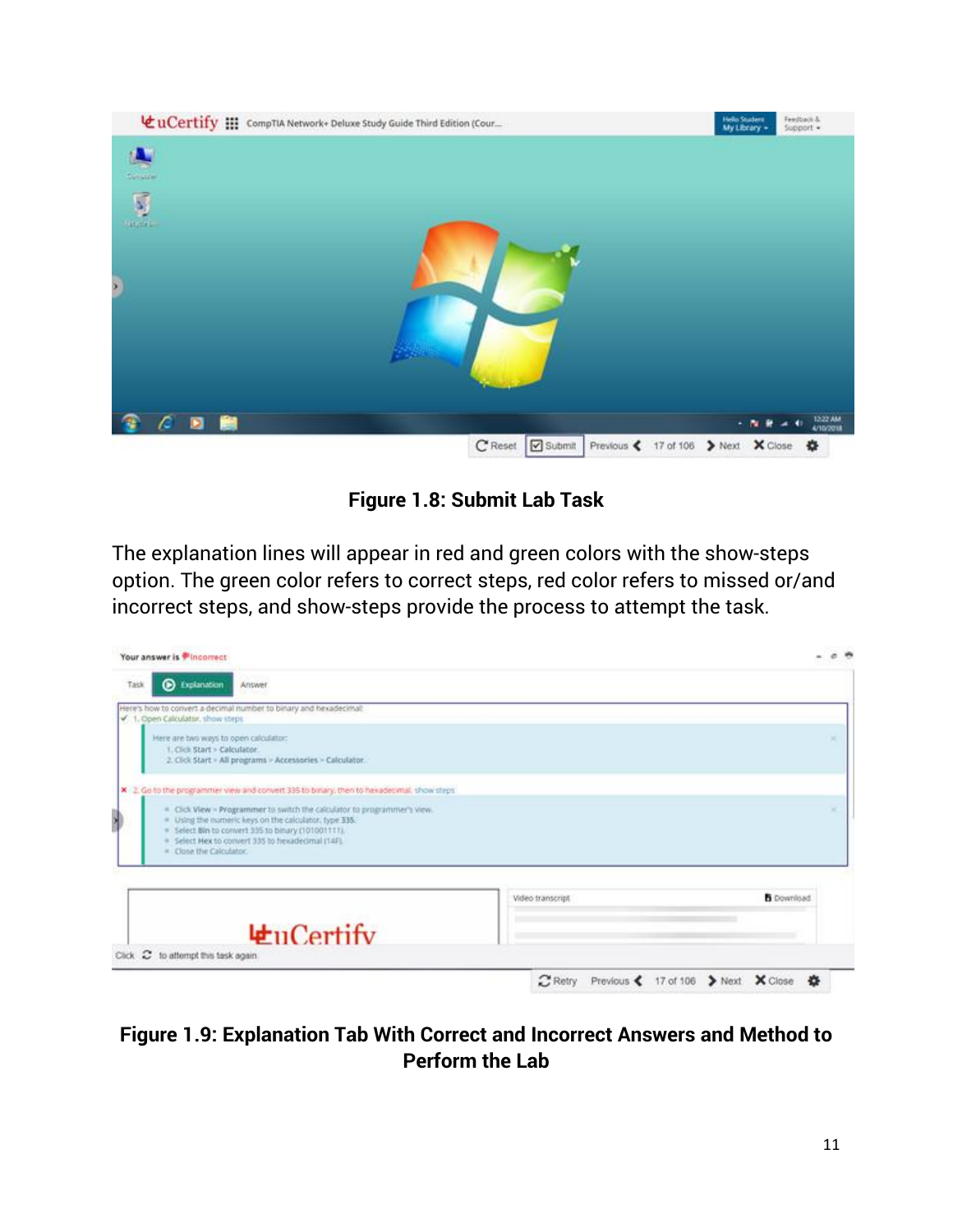Click the **Minimize** button. Attempt the Lab and click the **Submit** button to validate your task performed.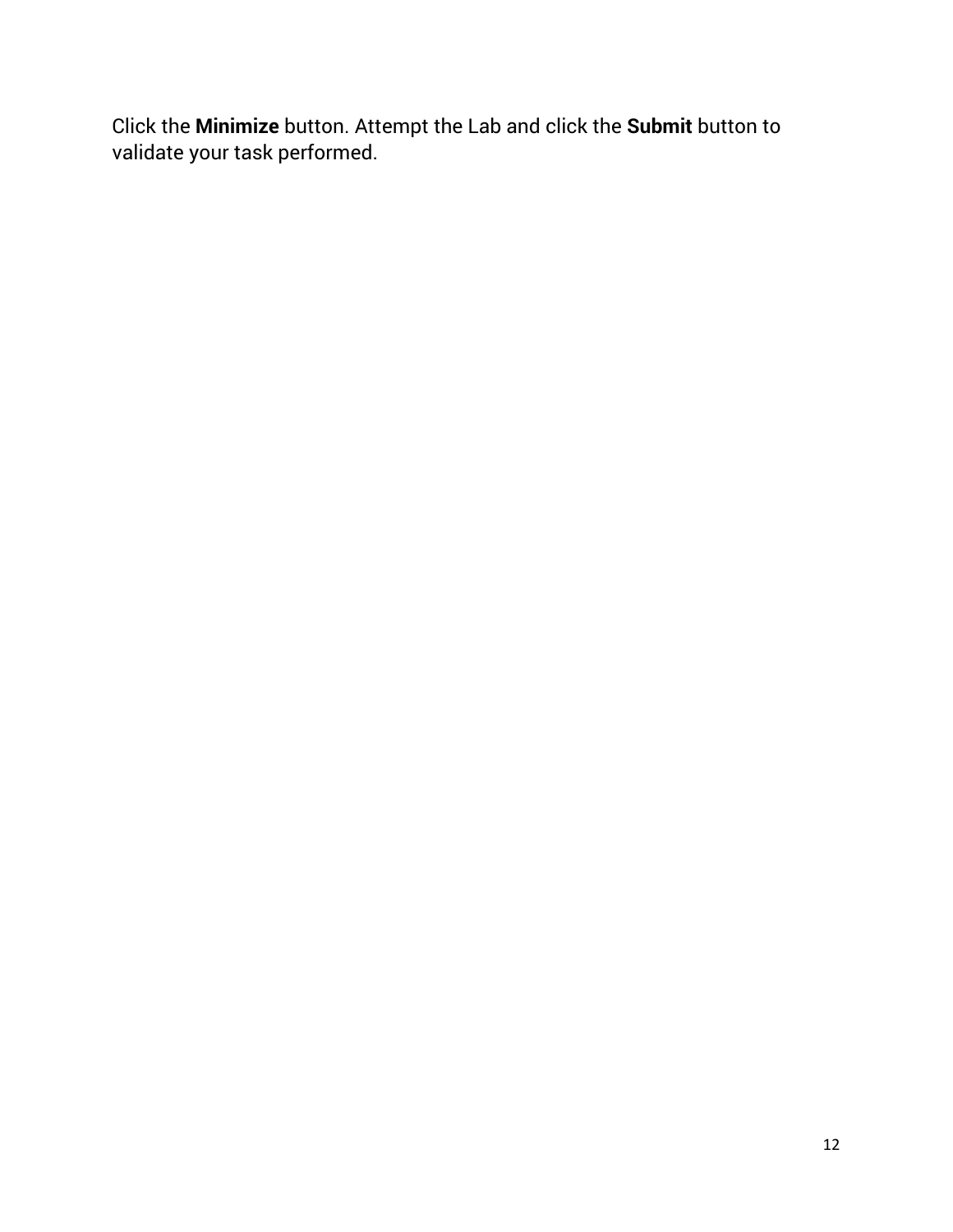# <span id="page-12-0"></span>**LiveLab**

uCertify LiveLab is a real computer hardware, networked together and conveniently accessible via a web browser. It allows students to experiment and configure hardware such as a computer, server, switch or router in a risk-free environment.

uCertify provides a comprehensive way of learning through LiveLab. Here is how to perform LiveLab:

- In the library page, click the **Open** button of the LiveLab. You will be redirected to the course dashboard.
- Click **Performance Lab**. You can search the desired Lab using the **search**  box.
- To filter your search results further, click the **lesson**, **action**, or **type**  dropdown and select your desired options.
- Click on the desired virtual Lab activity and then click the device name button and select the **On** option.
- Now attempt the Lab as per the instructions. Click the **Submit** button and select the **Evaluate** option to see if you have performed the virtual Lab correctly.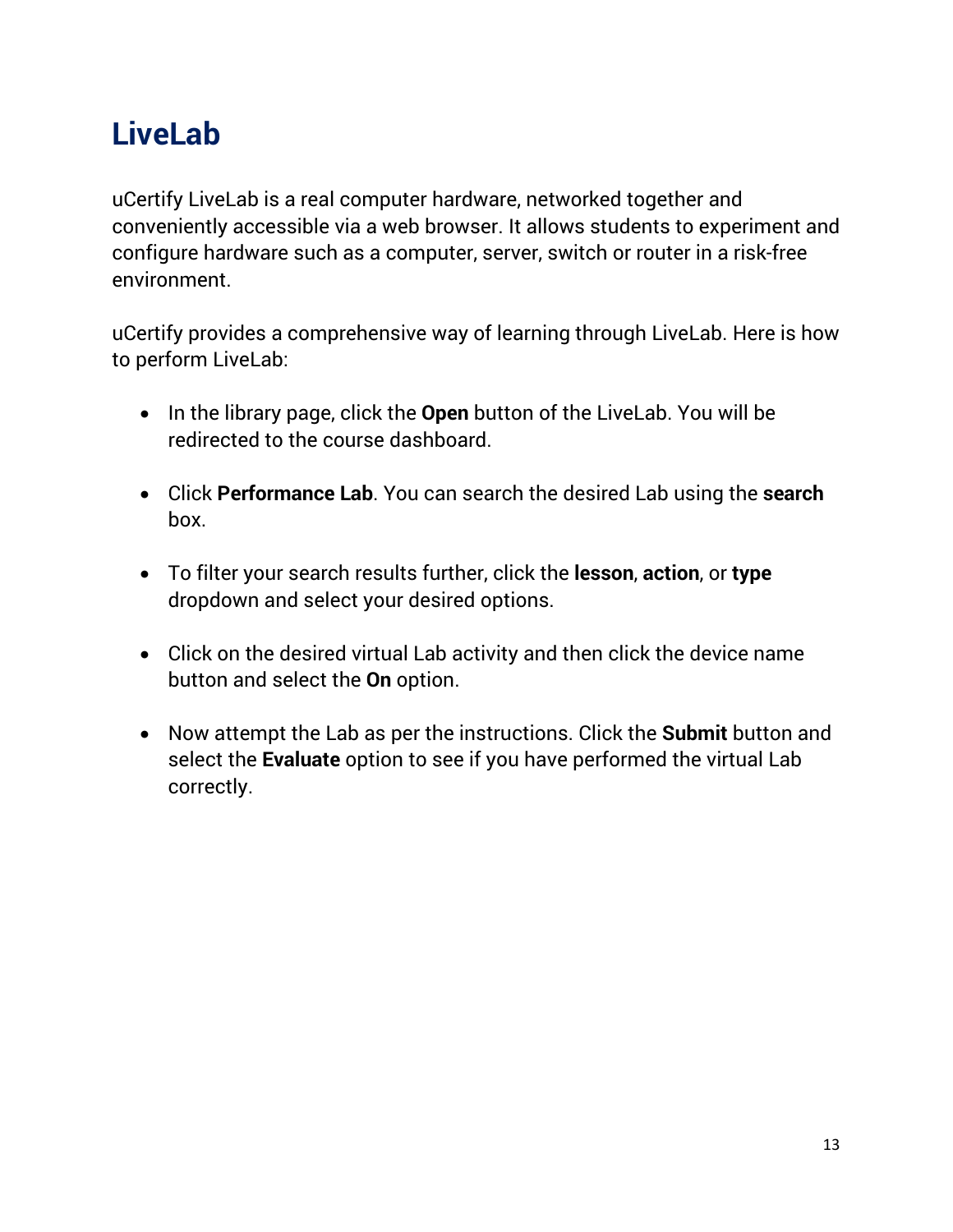

## **Figure 2.1: LiveLab Activity with the Submit Button**

- To hide the explanation, click the **Submit** button and select the hide explanation option. To upload any resource related to the task, click the **Evidence** tab and click the choose button to select the desired file. Finally click the **Upload** button.
- To view the task in full screen, auto fit the task, share virtual machine, take a screenshot of the task, record the task, change font and color settings, and view keyboard shortcuts, click the **settings** icon at the bottom and select the desired option.
- Click the **Close** button to end the Lab activity.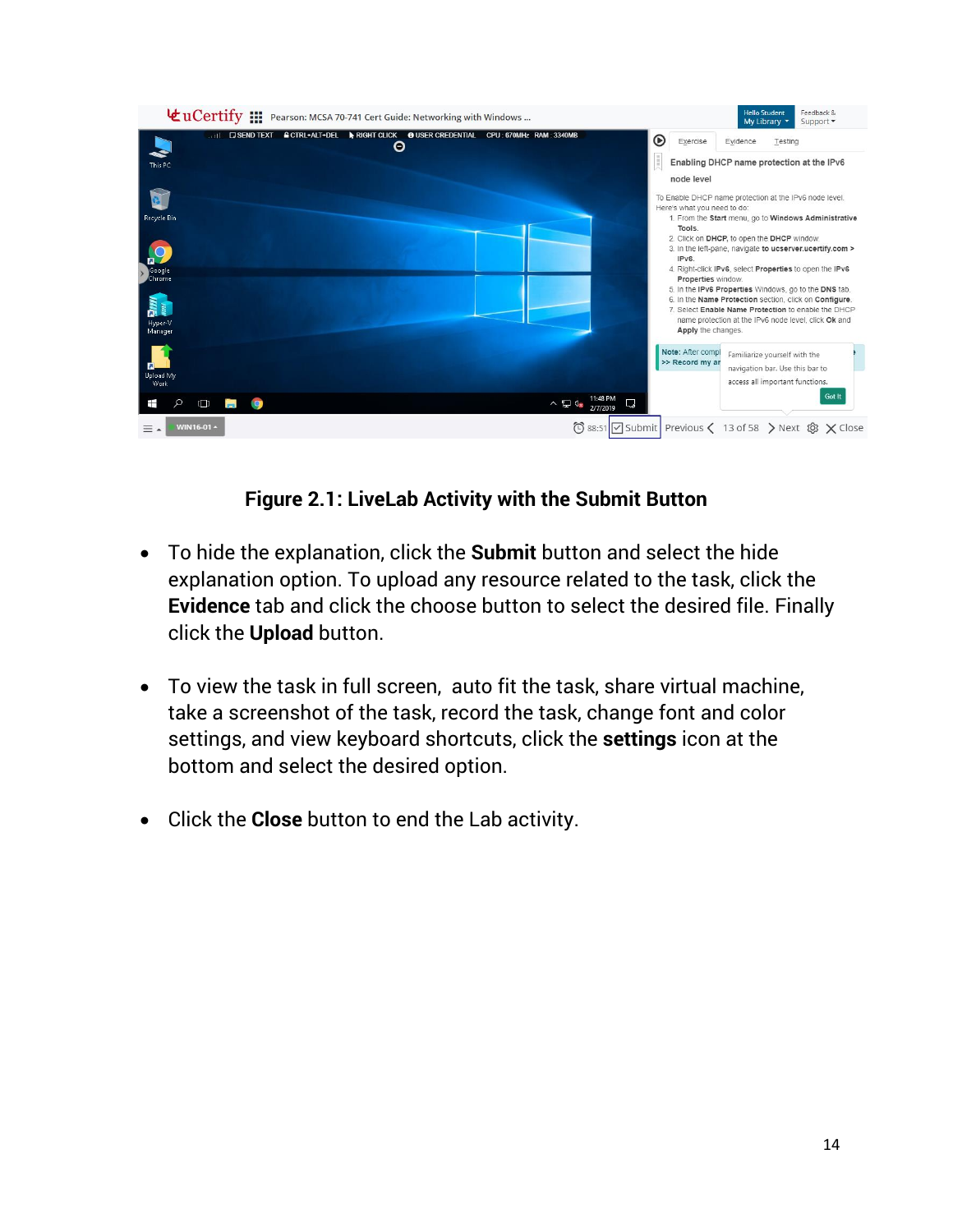# <span id="page-14-0"></span>**Coding Sandbox**

uCertify Coding Sandbox provides a virtual coding environment, where students can write code in about 49 languages. It challenges students to learn and practice their coding skills hands-on in an integrated development environment (IDE) with immediate feedback and code validation. Authors can create coding sandbox that students will attempt later on. To create coding sandbox, follow the below steps:

- Visit [https://www.ucertify.com/editor/?action=new,](https://www.ucertify.com/editor/?action=new) and on the left side panel, click the **search** button. Type Evalpro in the **Search here** box. Click the arrow icon to minimize the side panel and click the **Evalpro** item type.
- Provide the title of your question in the **Title** section and question in the **Stem**.
- Select the programming language from the **Select Language** drop-down at the left corner.
- There is an already created program in the **Language** box. Provide the line numbers in the "Enter line no to enable box" to allow the learner to edit the lines of the program. Click the **Add Testcase** button at the right side of the Language box. The **Testcases** modal box will open. Provide the numbers in the **Inputs** box on which the function is to be performed. Provide their answers in the **Result** box. Click the **Add Testcase** button.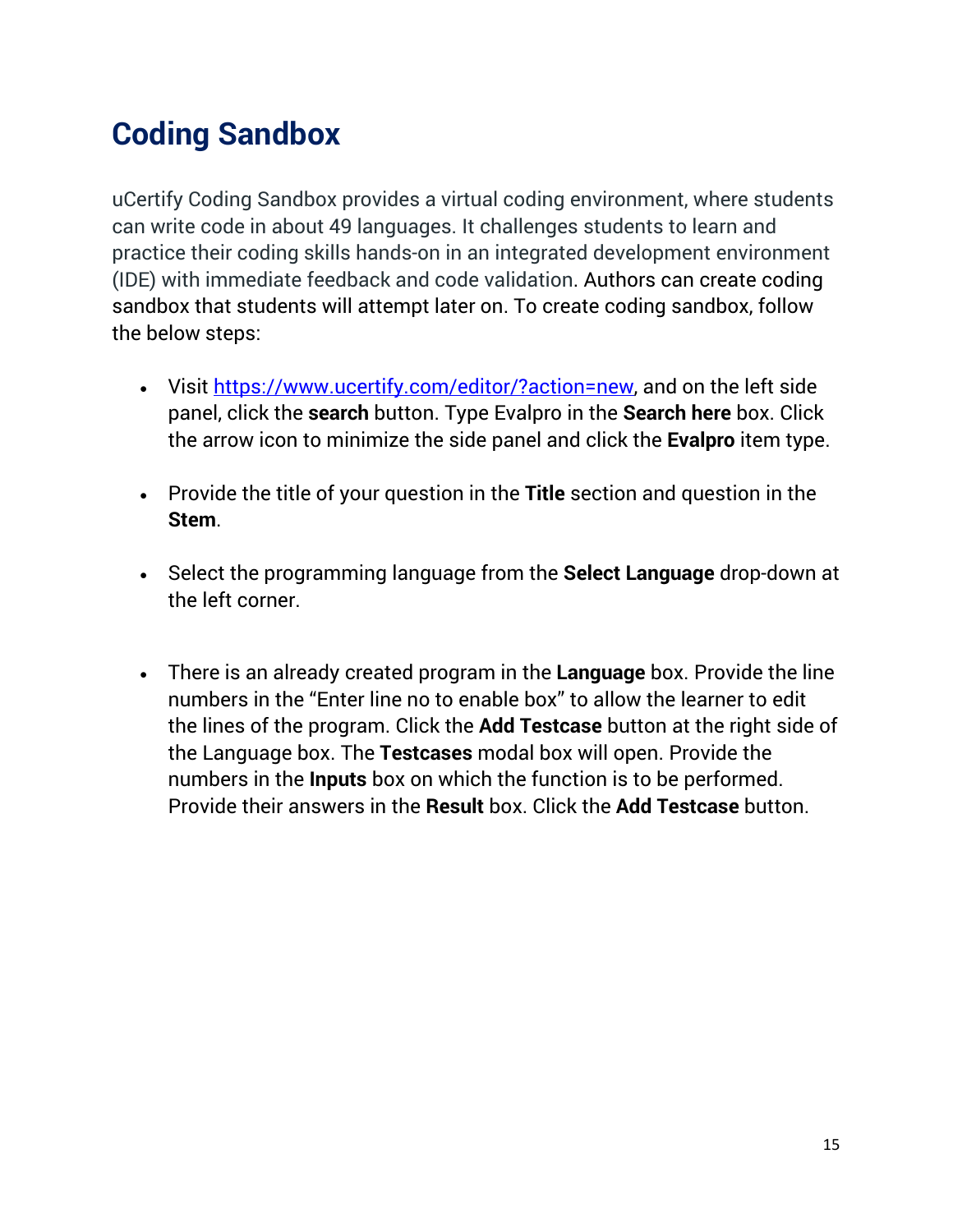|                             | Feestback &<br>Helia Lation<br><b>N</b> Save<br>My Library -<br>Support - |
|-----------------------------|---------------------------------------------------------------------------|
| ×                           | $\square$ imitable                                                        |
|                             |                                                                           |
|                             |                                                                           |
| Close                       |                                                                           |
|                             |                                                                           |
|                             |                                                                           |
|                             |                                                                           |
|                             |                                                                           |
|                             |                                                                           |
|                             |                                                                           |
|                             |                                                                           |
|                             |                                                                           |
| 10.20130:5.451-20:5.-151-10 | Add Testcase<br><b>OUTSIDE</b>                                            |



- Click the **Run** button to check your answer.
- Provide the explanation of the correct answer in **Remediation**.
- Click the **Save** button at the top right side to create your framed question. A confirmation modal box appears; click the **Save** button to confirm.

Here is how to attempt coding sandbox:

- Open the desired course in your course library, and click the **Pre-Assessment** tab or the **Practice Set** tab to attempt the Programming Language questions or you may attempt it through Connect the Idea.
- Click the desired Test Set. Each test set has three learning modes: Learn, Test, and Review. Click the desired mode to attempt the test set.
- Read the questions carefully and write the programming functions accordingly.
- Click the **Next** button to view another question. Attempt the questions and click the **End Test** button. To confirm your action, click the **End Test**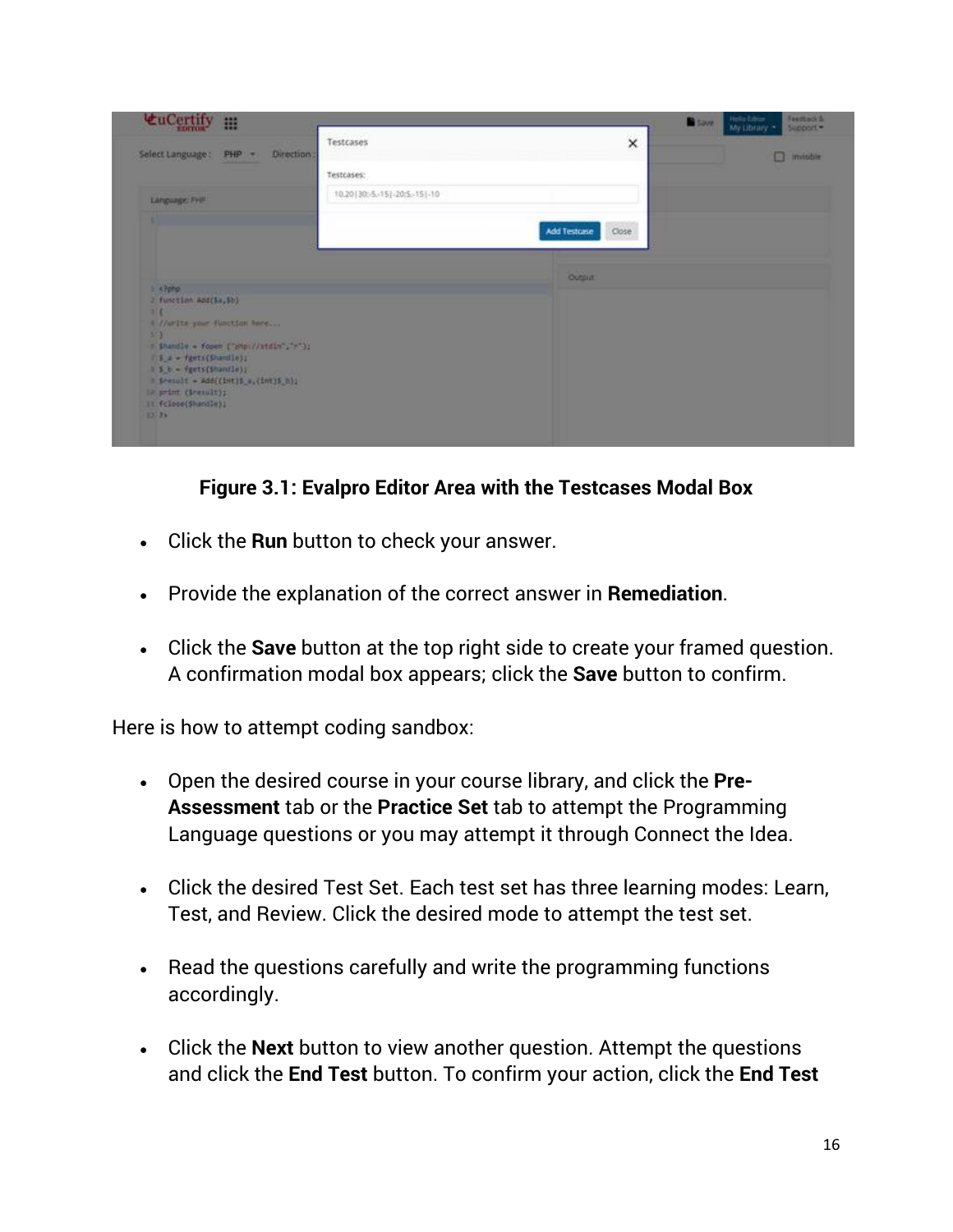button. You will then be redirected to the result page, where you can review your test results.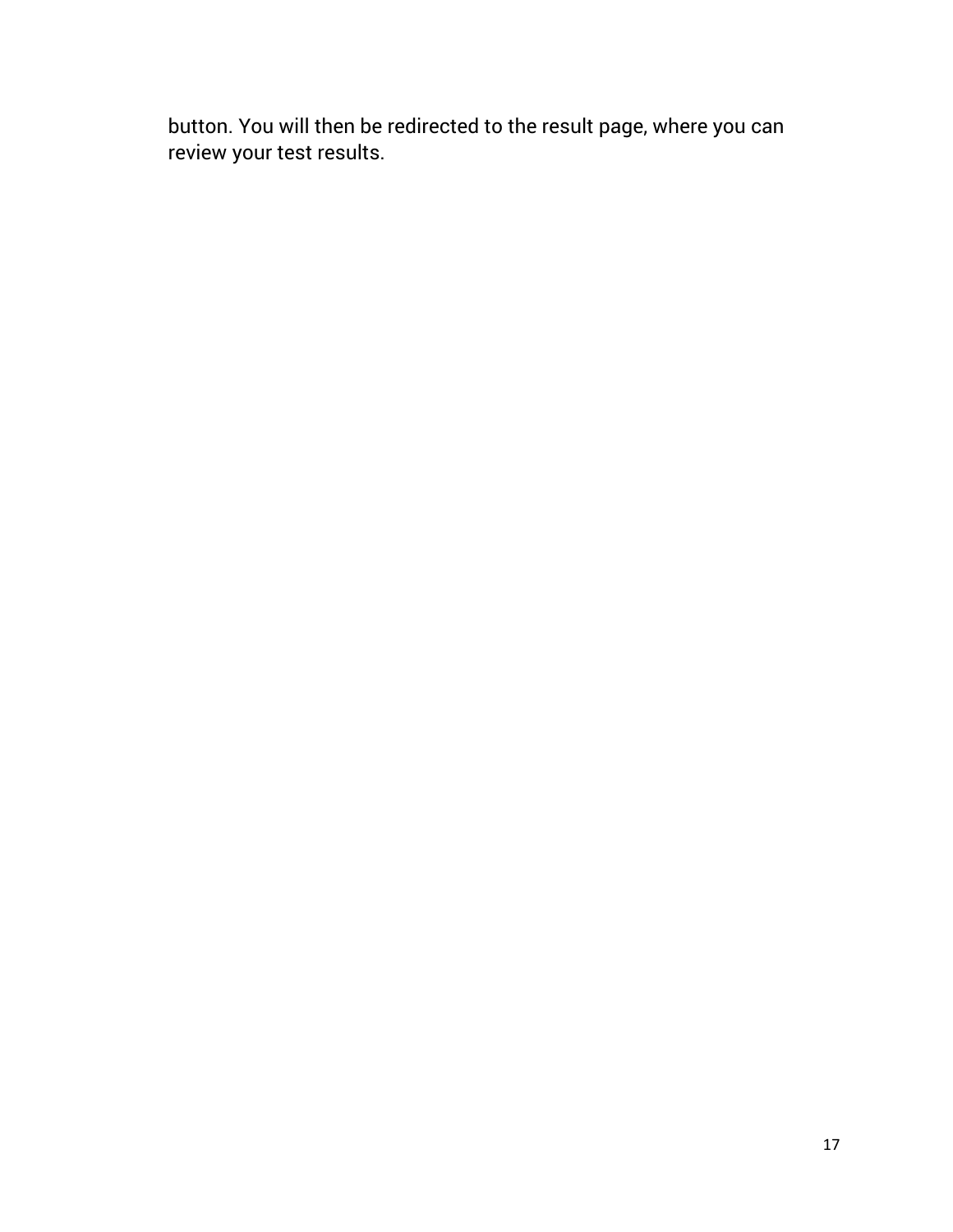# <span id="page-17-0"></span>**3D Avatar Based Simulation**

Learners constantly need to absorb and apply visual data to make decisions on the job, therefore, uCertify offers 3D avatar based simulations in its courses to provide them with the same experience. uCertify 3D avatar based simulations is the imitation of the real world in virtual space by computer programs, allowing for the virtual interaction of users, walking through a computer-generated environment. It offers users immersion, navigation, and manipulation with realistic effects.

Use of 3D is an asset in the teaching-learning process as it provides interactivity and experimentation, an enabler of knowledge and analysis of various situations. To attempt 3D avatar based simulation, perform the following steps:

- Open the desired 3D avatar based simulation from **My Library**.
- Click the **Chapter and Lessons** tab on the dashboard.
- Click the desired chapter from the **Table of Content**.
- Now, click the **Start** button parallel to the 3D avatar based simulation name.
- The 3D avatar based simulation will open. Now, click the **Play** button and attempt the simulation as per the instructions.